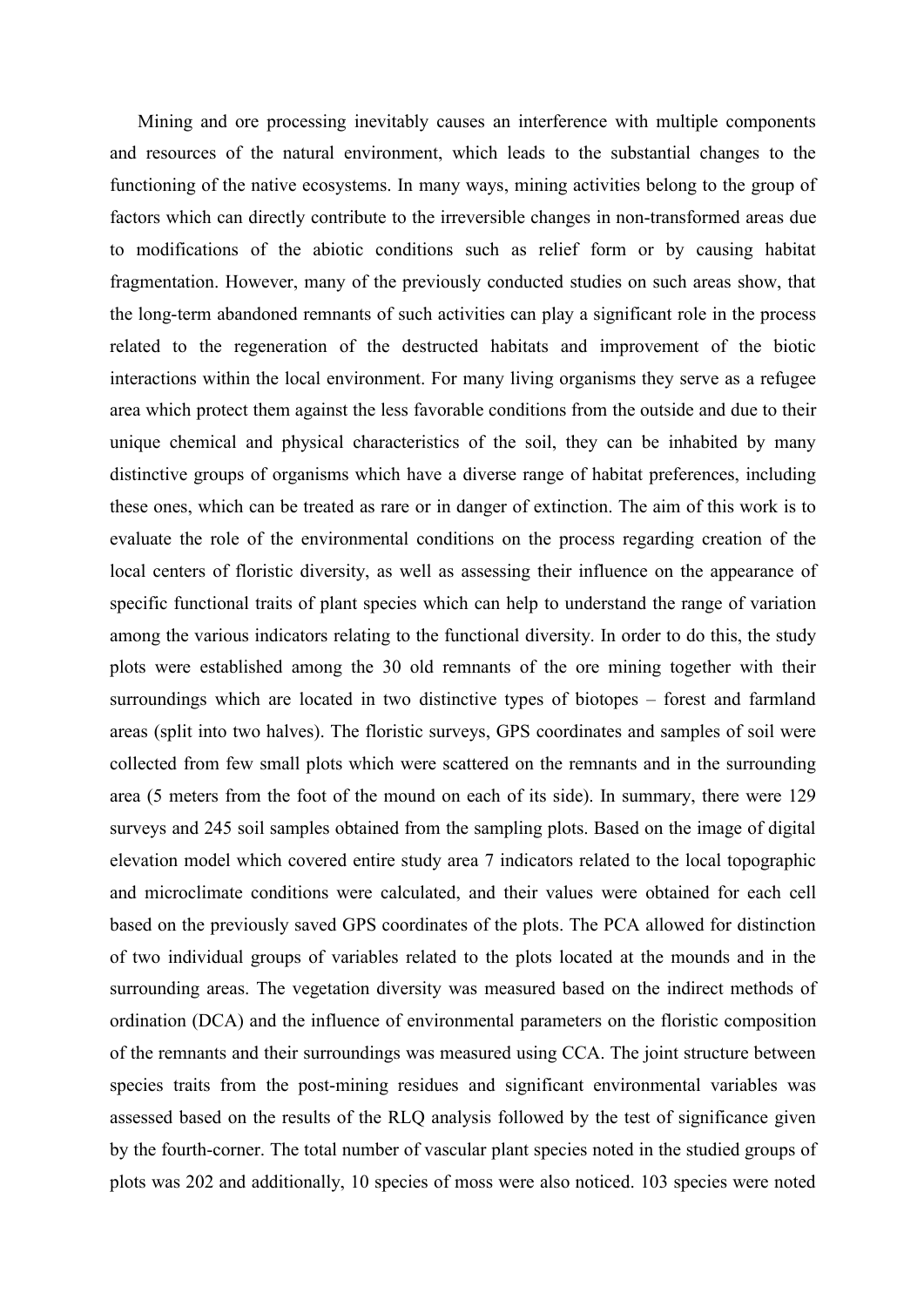on the old remnants of ore mining located in the farmland area and 89 species were noted on the residues, which are located in the forest biotope. The mean values of the indicators which describe species richness, diversity and evenness were all higher in groups of plots from the surrounding areas in both types of biotopes. The analysis of similarity (ANOSIM) alongside DCA which were based on the species composition of the residues and surrounding areas revealed, that there is a high level of similarity between residues and adjacent area in the forest biotope, but the mounds located in the farmlands had more distinctive species composition compared the plots which were located around them. Old remnants of ore excavation include a variety of species with unique habitat preferences. On the top of the mound, which is more closed by the canopy the group of typical forest species can be found (representing *Querco-Fagetea* class), on the other hand on the edge of the top there is a group of species which represent fringe communities (*Epilobietea angustifolii* and *Trifolio- Geranietea* classes). The slopes of the mounds located in farmlands are inhabited by meadow species (*Molinio-Arrhenatheretea* class) and these, which are associated with warm xerothermic grassland communities (*Festuco-Brometea* class). Additionally, the effect of disturbances related to the non-mining activities was also noted on the old residues which explains the occurrence of substantial group related to the ruderal vegetation (including species representing *Artemisietea* and *Agropyretea* classes). The results of the canonical correspondence analysis based on the environmental data from the farmland biotope showed that soil parameters such as electric conductivity (EC), content of the organic matter and magnesium, as well as topographic one - MRVBF index are all positively correlated with the first axis. This axis comprises plant species which are characteristic to the meadow and grassland communities. The second CCA axis positively correlates with content of potassium and has negative correlation with content of the phosphorus and parameter which describes altitude above ground level. Plant species which this axis comprises are typical forest, scrub and ruderal species. In case of habitats located in the forest biotope positive correlations with the first CCA axis were found with the environmental parameters such as: content of potassium, bioavailable content of zinc and cadmium and also with wind exposition index. This axis comprises plant species which form typical communities for dry meadows and grasslands, fringes and well-lighted forests. The second axis is related to the parameters which describe: total and bioavailable content of the lead in soil, as wellas the level of the soil's wetness (TWI) and overall terrain rugedness (TRI). This axis corresponds with fringe and scrub communities and also comprises group of species which are typical for deciduous forests. Functional traits related to the type of life strategy were positively related to the